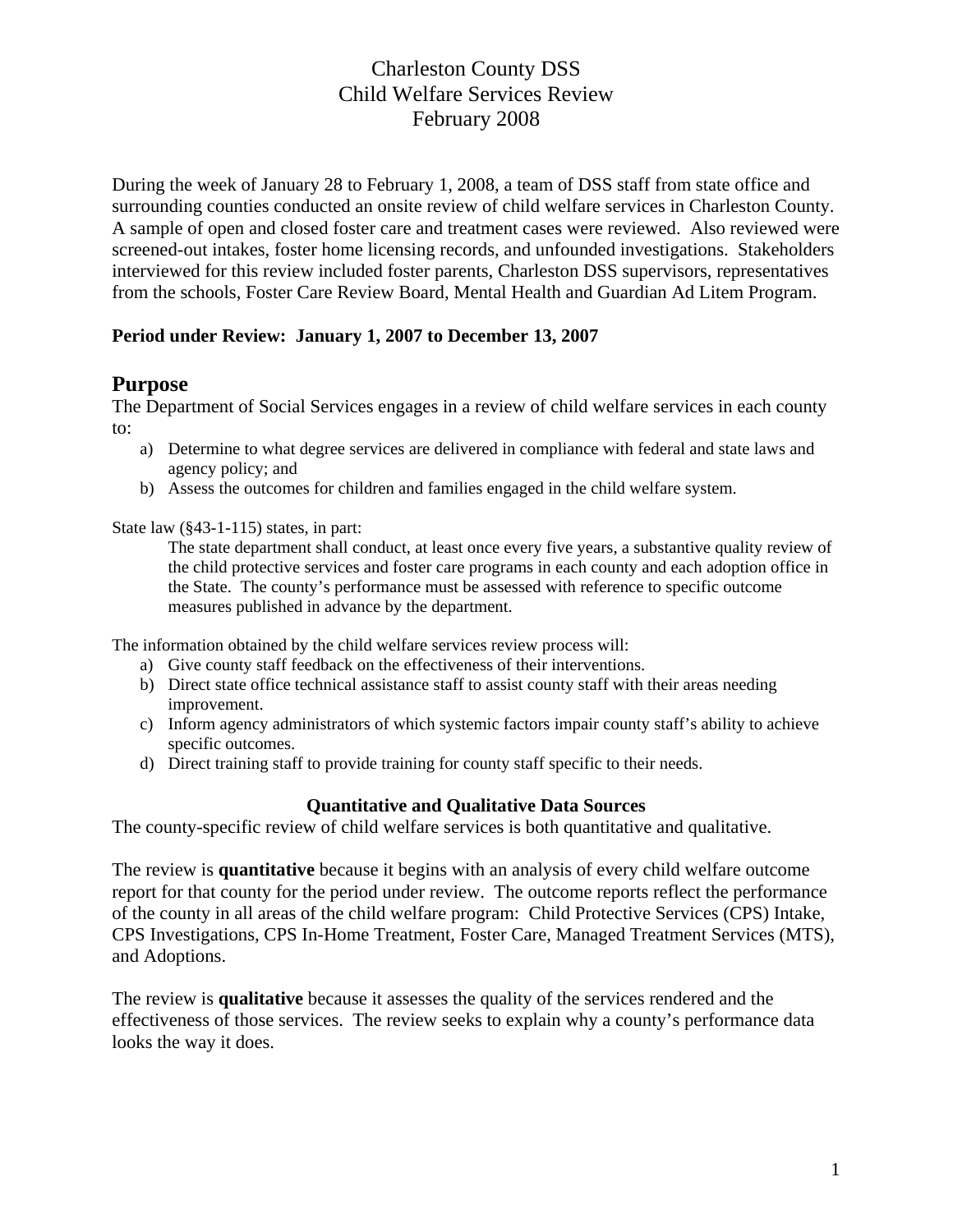# **Ratings**

The standard that must be met for all items reviewed onsite is 90%. Each outcome report has its own standard. To be rated an area of **Strength** most items must meet both the qualitative onsite review standard **and** the quantitative outcome report standard.

Safety Outcome 1: Children are, first and foremost, protected from abuse and neglect.

The county's performance on this outcome is based on the rating of two items:

1) Timeliness of initiating investigations **Area Needing Improvement** 

2) Repeat Maltreatment **Strength** 

# **Agency Data**

#### **Performance Measure 1: Timeliness of Initiating Investigations**

**Objective:**  $100\%$  in  $\leq 24$  hours (state law)

| <b>ODJULITU.</b> TOO70 III $S = 2T$ Hours (state faw) |                |                         |                         |                |  |  |  |
|-------------------------------------------------------|----------------|-------------------------|-------------------------|----------------|--|--|--|
|                                                       | Number of      | Number of               | Percent of              | Numbers of     |  |  |  |
|                                                       | Determinations | Investigations          | Investigations          | Investigations |  |  |  |
|                                                       |                | <b>Initiated Timely</b> | <b>Initiated Timely</b> | Above (Below)  |  |  |  |
|                                                       |                |                         |                         | Objective      |  |  |  |
| <b>State</b>                                          | 18,824         | 17,791                  | 94.5%                   | (1033)         |  |  |  |
| Charleston                                            | 1,345          | 1,282                   | 95.3%                   | (63)           |  |  |  |

#### **Explanation of Item 1: Timeliness of Initiating Investigations**

This is an **Area Needing Improvement** for Charleston DSS. State law requires that an investigation of all accepted reports of abuse and neglect be initiated within 24 hours. The outcome report indicates that for the 12 month period under review, Charleston DSS initiated 1,282 of its 1,345 investigations of alleged abuse and neglect within 24 hours. The agency failed to initiate 63 investigations within the 24 hour time limit. Onsite reviewers found that the agency correctly assigned risk ratings to intakes. Reviewers also found that high risk cases were investigated within the two hour timeframe required by agency policy.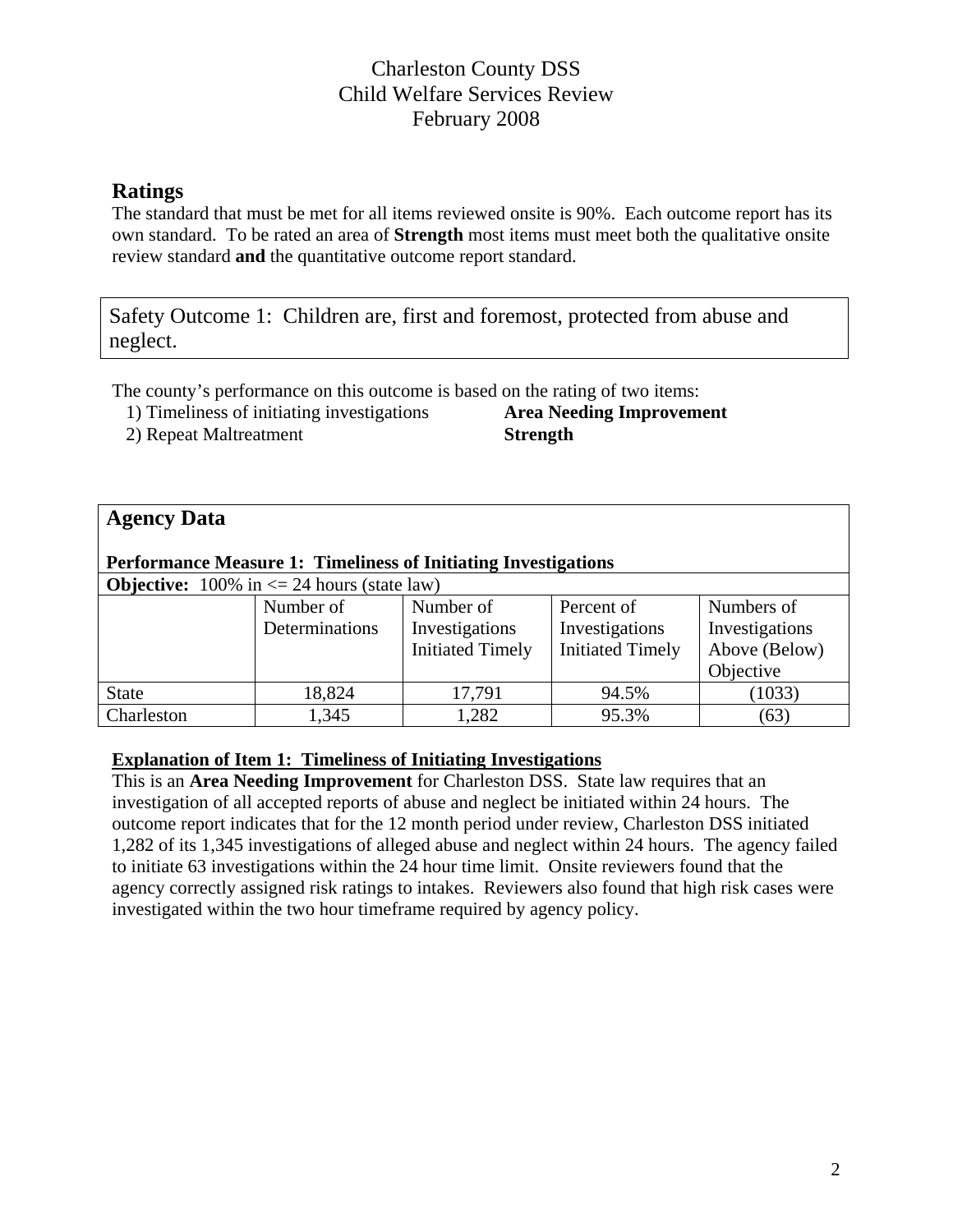| <b>Onsite Review Findings</b>             |              |     |             |    |                |      |  |  |
|-------------------------------------------|--------------|-----|-------------|----|----------------|------|--|--|
| <b>Safety Item 2: Repeat Maltreatment</b> |              |     |             |    |                |      |  |  |
|                                           | Area Needing |     |             |    |                |      |  |  |
|                                           | Strength     |     | Improvement |    | Not Applicable |      |  |  |
|                                           | #            | %   | #           | %  | #              | $\%$ |  |  |
| <b>Foster Care</b>                        | 10           | 100 |             |    |                |      |  |  |
| Treatment                                 | Q            | 90  |             | 10 |                |      |  |  |
| <b>Total Cases</b>                        | 19           | 95  |             |    |                |      |  |  |

#### **Explanation of Item 2: Repeat Maltreatment**

This is area of **Strength** for Charleston DSS. This item measures the occurrence of maltreatment among children under agency supervision. Agency data shows that 88.78% of the treatment cases closed were not involved in a subsequent indicated incident of maltreatment. Reviewers found that 95% of the children under agency supervision did not experience additional maltreatment.

Safety Outcome 2: Children are safely maintained in their homes whenever possible and appropriate.

The county's performance on this outcome is based on the rating of two items:

3) Services to family to protect children and prevent removal **Area Needing Improvement**  4) Risk of Harm **Area Needing Improvement** 

| <b>Onsite Review Findings</b>                                                               |              |     |             |      |                |   |  |  |
|---------------------------------------------------------------------------------------------|--------------|-----|-------------|------|----------------|---|--|--|
| <b>Safety Item 3:</b> Services to Family to Protect Child(ren) in Home and Prevent Removal. |              |     |             |      |                |   |  |  |
|                                                                                             | Area Needing |     |             |      |                |   |  |  |
|                                                                                             | Strength     |     | Improvement |      | Not Applicable |   |  |  |
|                                                                                             | #            | %   | #           | $\%$ | #              | % |  |  |
| <b>Foster Care</b>                                                                          |              | 100 |             |      |                |   |  |  |
| Treatment                                                                                   |              | 80  |             | 20   |                |   |  |  |
| <b>Total Cases</b>                                                                          |              | 85  |             |      |                |   |  |  |

#### **Explanation of Item 3: Services to Family to Protect Children and Prevent Removal**

This is an **Area Needing Improvement** for Charleston DSS. This item assesses whether services were adequate to protect children in their home and prevent their removal and placement into foster care. Every foster care case reviewed showed that the decision to remove the children from their home and place them in foster care was appropriate. In 80% of the treatment cases reviewed, families received services needed to ensure the safety of the children who remained with their parents or relatives. However, 20% of the families did not receive services needed to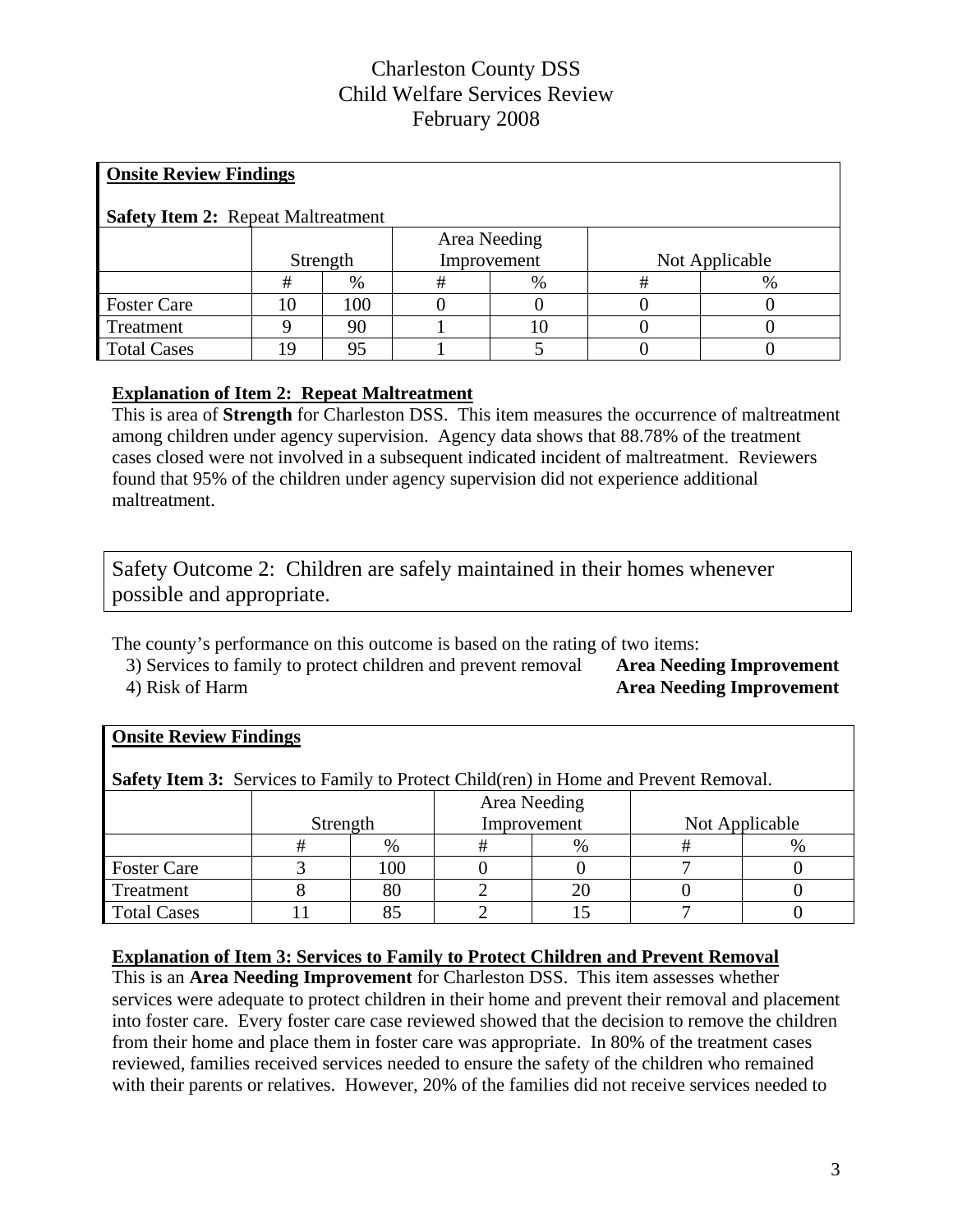ensure the safety of the children in the home. This was often because safety and treatment plans did not address the underlying causes of the problems, and therefore did not direct clients to the kinds of services needed to reduce risks and prevent removal.

# **Onsite Review Findings**

#### **Safety Item 4:** Risk of Harm

|                    | Strength |        | Area Needing<br>Improvement |      | Not Applicable |      |
|--------------------|----------|--------|-----------------------------|------|----------------|------|
|                    |          | $\%$   |                             | $\%$ |                | $\%$ |
| <b>Foster Care</b> |          | 80     |                             |      |                |      |
| Treatment          |          | $80\,$ |                             |      |                |      |
| <b>Total Cases</b> |          | 80     |                             |      |                |      |

#### **Explanation of Item 4: Risk of Harm**

This is an **Area Needing Improvement** for Charleston DSS. This item assesses whether the agency's intervention reduced risks of harm to children. In 20% of the treatment and foster care cases, risk of harm was not adequately managed. In those cases, caseworkers clearly described serious risk factors that remained in the home, but failed to take actions needed to reduce those risk factors. In those cases, the agency failed to assess relative caregivers and other adults living in the home.

Permanency Outcome 1: Children have permanency and stability in their living situations.

The county's performance on this outcome is based on the rating of six items:

| 5) Foster care re-entries                              | <b>Strength</b>                 |
|--------------------------------------------------------|---------------------------------|
| 6) Stability of foster care placement                  | <b>Area Needing Improvement</b> |
| 7) Permanency goal for child                           | <b>Strength</b>                 |
| 8) Reunification or permanent placement with relatives | <b>Strength</b>                 |
| Adoption                                               | <b>Area Needing Improvement</b> |
| 10) Permanency goal of Alternate Planned               |                                 |
| <b>Permanent Living Arrangement (APPLA)</b>            | <b>Strength</b>                 |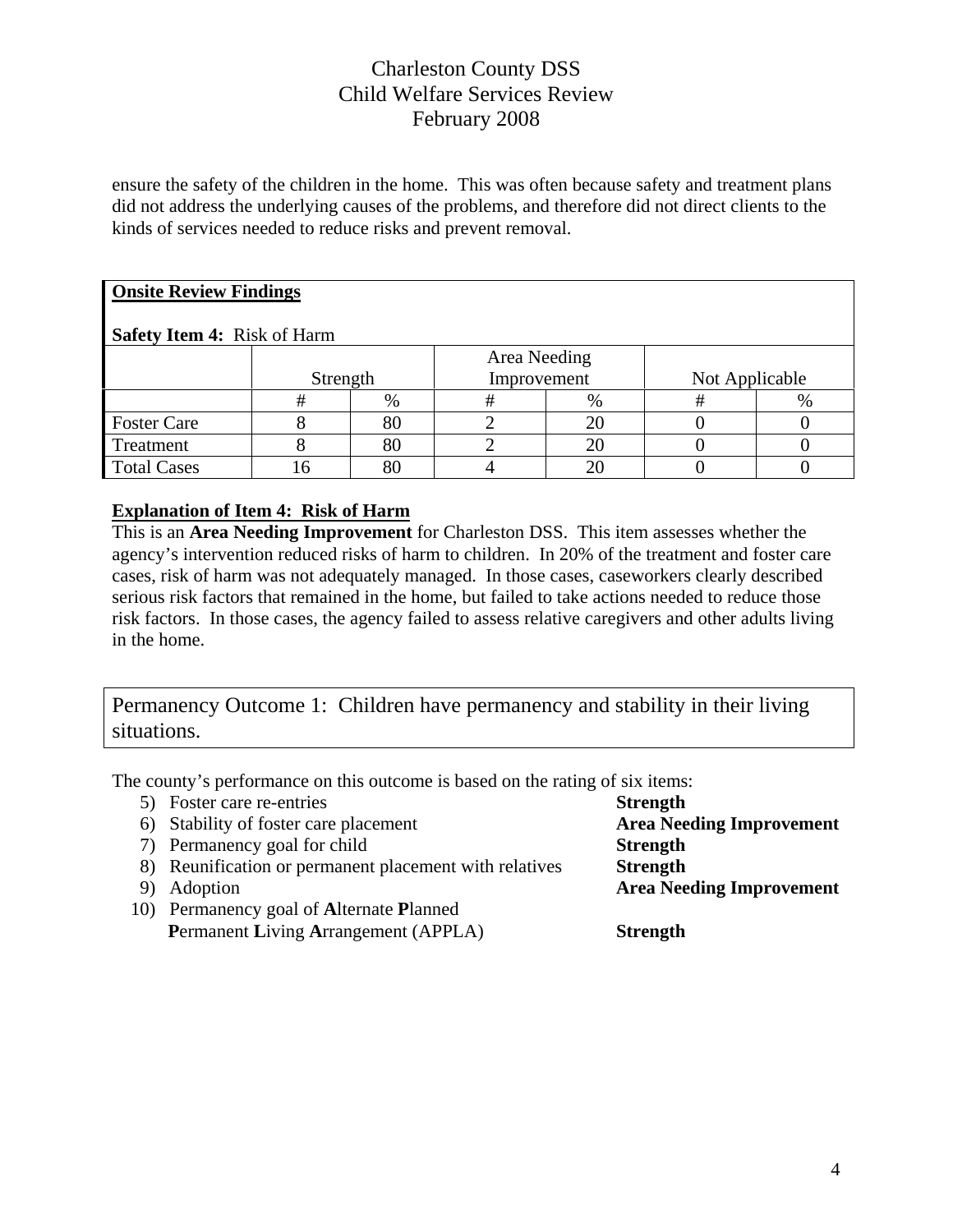# **Agency Data**

**Performance Measure 7: Foster Care Re-entries** – Of all children discharged from foster care to reunification in the 12 month period prior to the reporting period, what percent did Not re-enter foster care within 12 months of the date of their discharge.

| <b>Objective:</b> $> 90.1\%$ (federal standard) |                  |                     |                        |           |  |  |  |
|-------------------------------------------------|------------------|---------------------|------------------------|-----------|--|--|--|
|                                                 | Number of Foster | Number of           | Percent of Children    | Number of |  |  |  |
|                                                 | Children         | Children Who Did    | Who Did Not            | Children  |  |  |  |
| <b>Reunited During</b>                          |                  | Not Re-enter Foster | <b>Re-Enter Foster</b> | Above     |  |  |  |
| <b>Reporting Period</b>                         |                  | Care Within 12      | Care Within 12         | (Below)   |  |  |  |
|                                                 |                  | Months              | <b>Months</b>          | Objective |  |  |  |
| <b>State</b>                                    | 2458             | 2316                | 94.22%                 | 101.3     |  |  |  |
| Charleston                                      | 159              | 149                 | 93.77%                 | 5.7       |  |  |  |

#### **Explanation of Item 5: Foster Care Re-entries**

This is area of **Strength** for Charleston DSS. This item measures the frequency of children reentering foster care within a year of discharge. To meet the minimum requirement for this item, 90.1% of children must not re-enter foster care within a year of discharge. Agency data indicates that 93.71% of Charleston County children did not re-enter foster care.

# **Agency Data**

**Performance Measure 6: Stability of Foster Care Placements** – Of all children who had been in foster care at least 8 days but less than 12 months from the time of latest removal from home, what percentage had no more than two placement settings?

| <b>Objective:</b> $> = 86.0\%$ (federal standard) |                    |                |                |           |  |  |  |
|---------------------------------------------------|--------------------|----------------|----------------|-----------|--|--|--|
|                                                   | <b>FC</b> Services | Number with    | Percent with   | Number    |  |  |  |
|                                                   | Open $> 7$ days    | No More than 2 | No More than 2 | Above     |  |  |  |
|                                                   | and $<$ 12 months  | placements     | placements     | (Below)   |  |  |  |
|                                                   |                    |                |                | Objective |  |  |  |
| <b>State</b>                                      | 4,321              | 3,438          | 79.56%         | (308.3)   |  |  |  |
| Charleston                                        | 339                | 260            | 76.70%         | (33.9)    |  |  |  |

#### **Explanation of Item 6: Stability of Foster Care Placement**

This is an **Area Needing Improvement** for Charleston DSS. This item measures the frequency of placement changes for children in foster care, and assesses the reasons for those changes. The federal standard is that 86% of the children in care (at least 8 days but less than 12 months) have no more than two placements in a year. Agency data shows that 76.70% of children managed by the county office had no more than two placements.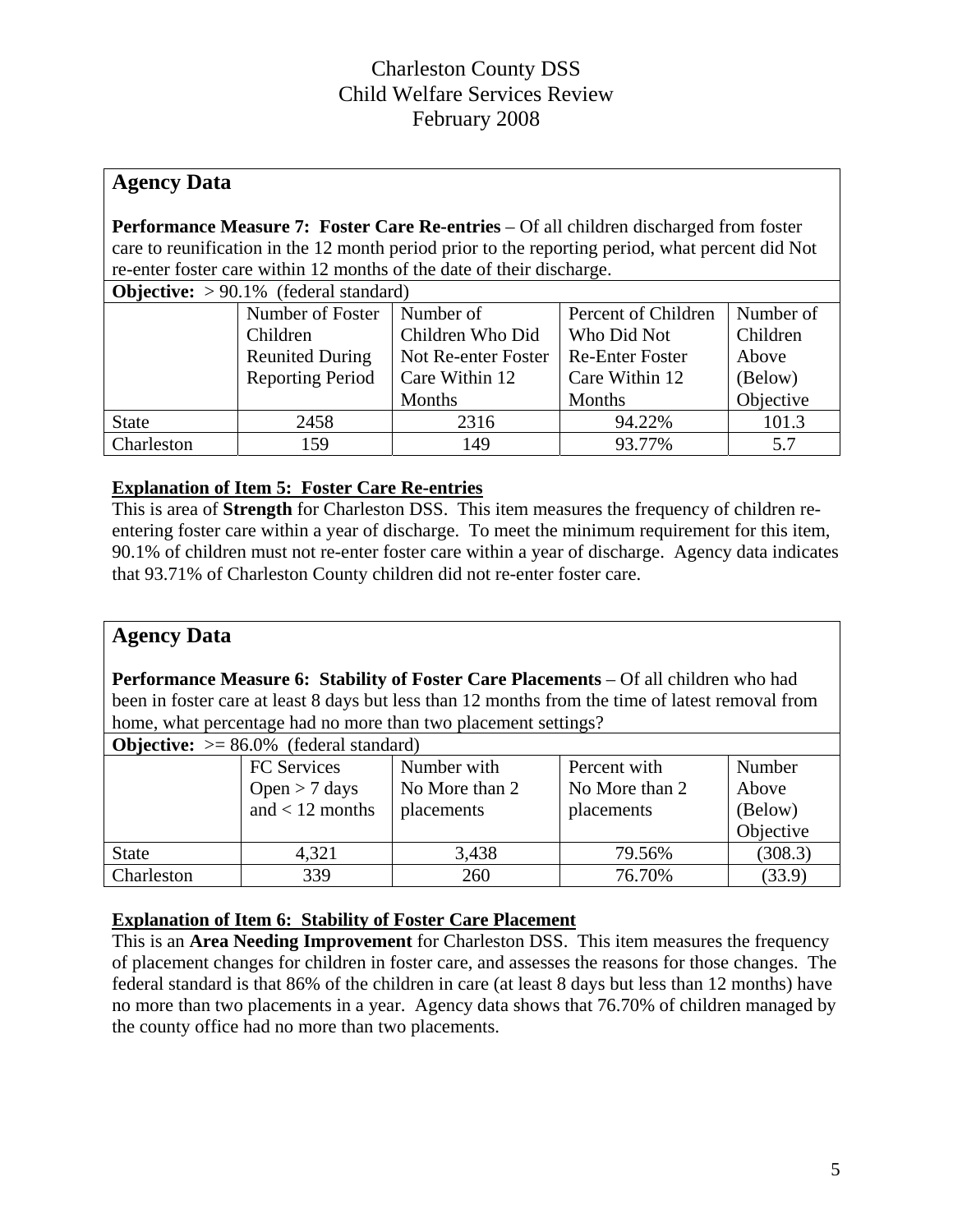| <b>Onsite Review Findings</b>                       |              |      |             |      |                |  |  |  |
|-----------------------------------------------------|--------------|------|-------------|------|----------------|--|--|--|
| <b>Permanency Item 7: Permanency Goal for Child</b> |              |      |             |      |                |  |  |  |
|                                                     | Area Needing |      |             |      |                |  |  |  |
|                                                     | Strength     |      | Improvement |      | Not Applicable |  |  |  |
|                                                     |              | $\%$ | #           | $\%$ |                |  |  |  |
| <b>Foster Care</b>                                  |              | 90   |             |      |                |  |  |  |

#### **Explanation of Item 7: Permanency Goal for Children**

This is an area of **Strength** for Charleston DSS. This item evaluates the appropriateness of permanency goals for children in foster care and the timeliness of those permanency decisions. Reviewers found that in 90% of the cases, the agency quickly determined the appropriate permanency goal for children in foster care.

# **Agency Data**

**Performance Measure 8**: **Time to Achieve Reunification** – Of all children who were reunited with their parents or caretakers at the time of discharge from foster care and had been in care for 8 days or more, what percentage were reunited in less than 12 months from the date of their latest removal from home?

| <b>Objective:</b> $> = 75.2\%$ (federal standard) |                    |                      |                                 |           |  |  |  |
|---------------------------------------------------|--------------------|----------------------|---------------------------------|-----------|--|--|--|
|                                                   | Number of Children | Number of Children   | Percent of Children   Number of |           |  |  |  |
|                                                   | Returned to        | Returned to          | Returned to                     | Children  |  |  |  |
|                                                   | Parents/Caretakers | Parents/Caretakers   | Parents/Caretakers              | Above     |  |  |  |
|                                                   |                    | after in Care $< 12$ | after in Care $< 12$            | (Below)   |  |  |  |
|                                                   |                    | months               | months                          | Objective |  |  |  |
| <b>State</b>                                      | 2,296              | 1,776                | 77.35%                          | 49.4      |  |  |  |
| Charleston                                        | 148                | 118                  | 79.73%                          | 6.7       |  |  |  |

#### **Explanation of Item 8: Reunification or Permanent Placement with Relatives**

This is an area of **Strength** for Charleston DSS. This item evaluates the activities and processes necessary to accomplish the goal of reunification with caregivers or placement with relatives**.** Agency data shows that 79.73% of children who entered foster care in Charleston returned home within a year. That performance surpassed the 75.2% federal standard.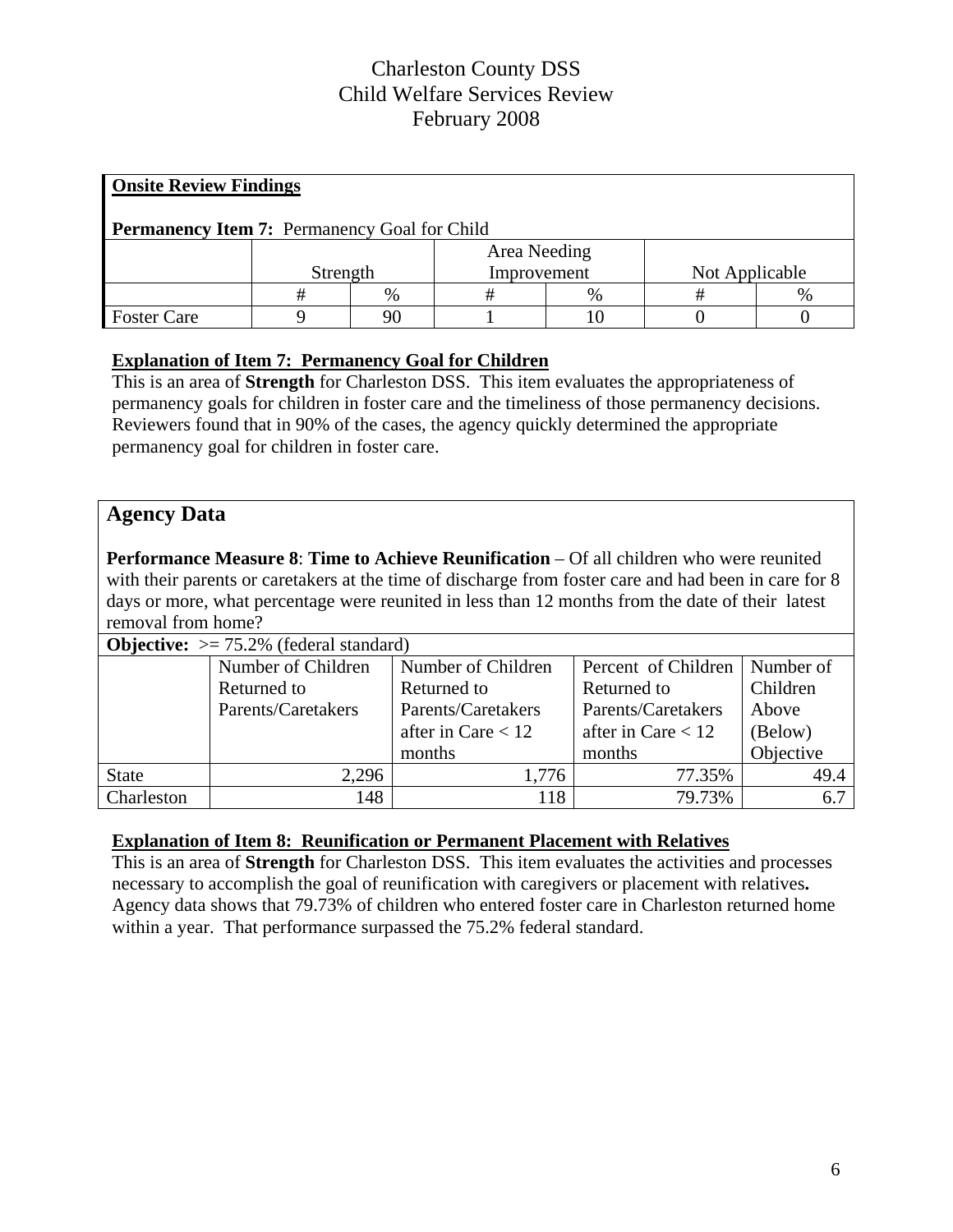# **Agency Data**

**Performance Measure 9**: **Time to Finalized Adoption** – Of all children who left foster care due to finalized adoption during the reporting year, what percentage left foster care within 24 months from the date of their latest removal from home?

| <b>Objective:</b> $>= 36.6\%$ (federal standard) |  |  |  |
|--------------------------------------------------|--|--|--|
|--------------------------------------------------|--|--|--|

| $\sim$ $\sim$ $\sim$ $\sim$ $\sim$ $\sim$<br>$50000$ $(10000)$ |           |                   |                     |                         |  |  |  |  |
|----------------------------------------------------------------|-----------|-------------------|---------------------|-------------------------|--|--|--|--|
|                                                                | Number of | Number of         | Percent of          | Adoptions               |  |  |  |  |
|                                                                | Adoption  | Adoption          | Adoption            | Above (Below)           |  |  |  |  |
|                                                                | Finalized | Finalized in < 24 | Finalized in $<$ 24 | <b>Federal Standard</b> |  |  |  |  |
|                                                                |           | Months            | Months              |                         |  |  |  |  |
| <b>State</b>                                                   | 399       | 69                | 17.3%               |                         |  |  |  |  |
| Charleston                                                     | 45        |                   | 20.0%               | 7.5                     |  |  |  |  |

| <b>Onsite Review Findings</b>                                |          |   |             |              |                |      |  |  |
|--------------------------------------------------------------|----------|---|-------------|--------------|----------------|------|--|--|
| <b>Permanency Item 9:</b> Length of Time to Achieve Adoption |          |   |             |              |                |      |  |  |
|                                                              |          |   |             | Area Needing |                |      |  |  |
|                                                              | Strength |   | Improvement |              | Not Applicable |      |  |  |
|                                                              |          | % |             | $\%$         |                | $\%$ |  |  |
| <b>Foster Care</b>                                           |          |   |             |              |                |      |  |  |

#### **Explanation of Item 9: Adoption**

This is an **Area Needing Improvement** for Charleston DSS. This item evaluates the process within the child welfare system to achieve timely adoptions for children in foster care. The federal standard is that at least 36.6% of adoptions be completed within 24 months of a child entering care. Agency data shows that 20% of Charleston DSS adoptions were completed within 24 months; 22.3% of Merit Hearings were completed timely; 31.44% of Permanency Hearings were completed timely. Stakeholders explained that continuances are a chronic problem for Charleston DSS hearings.

#### **Onsite Review Findings**

**Permanency Item 10:** Permanency Goal of **A**lternate **P**lanned **P**ermanent **L**iving **A**rrangement (APPLA)

|                    |          |      | Area Needing |      |                |      |
|--------------------|----------|------|--------------|------|----------------|------|
|                    | Strength |      | Improvement  |      | Not Applicable |      |
|                    |          | $\%$ |              | $\%$ |                | $\%$ |
| <b>Foster Care</b> |          | 100  |              |      |                |      |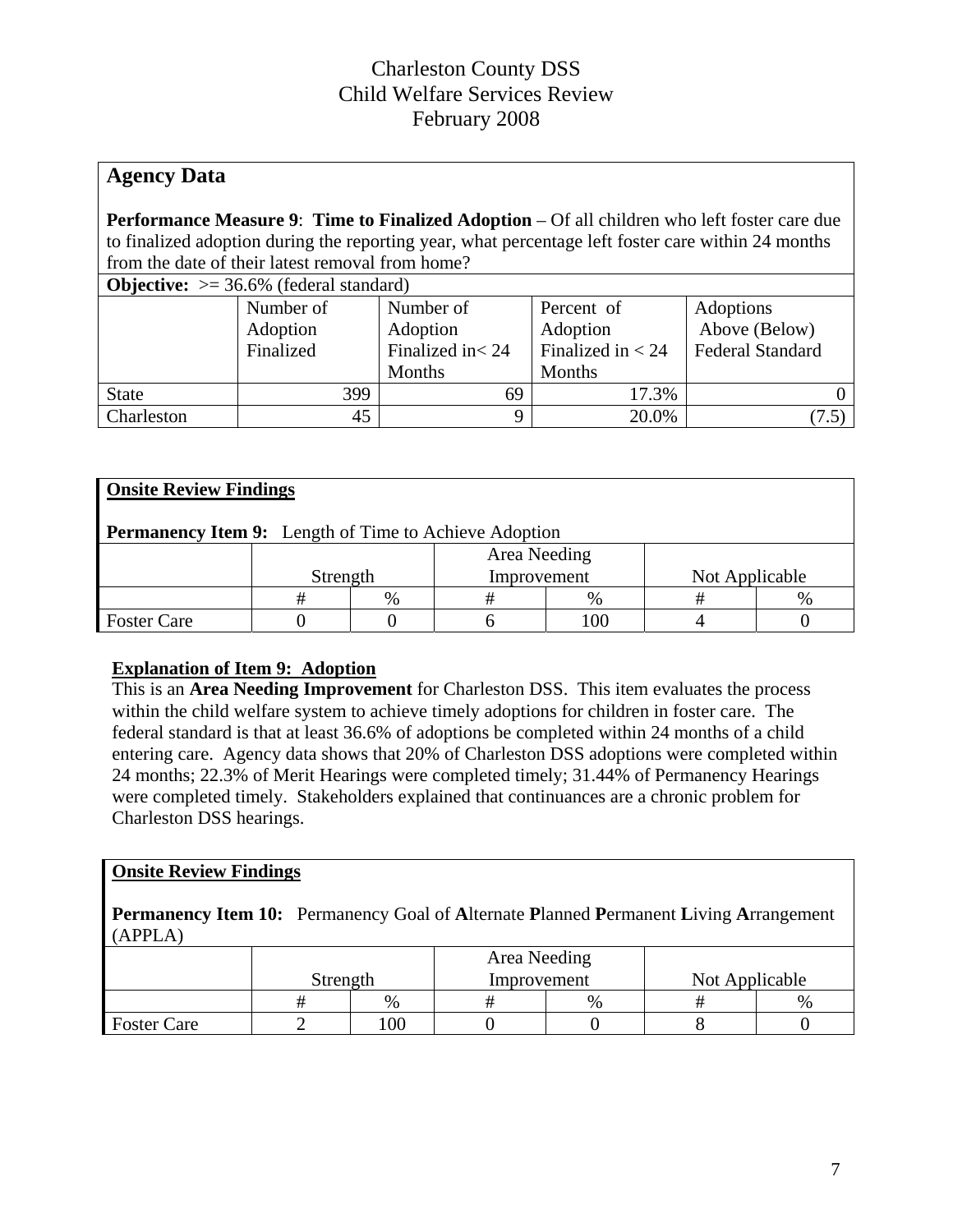#### **Explanation of Item 10: Permanency Goal of APPLA**

This is area of **Strength** for Charleston DSS. This item evaluates the appropriateness and effectiveness of services provided to children with the permanency plan of APPLA. Reviewers found that children with this plan were receiving appropriate independent living services.

Permanency Outcome 2: The continuity of family relationships and connections is preserved for children.

This outcome is based on the rating of 6 items:

- 11) Proximity of foster care placement **Strength**
- 12) Placement with siblings in foster care **Area Needing Improvement**
- 13) Visiting with parents and siblings in foster care **Area Needing Improvement**
- 14) Preserving connections **Strength**
- 
- 16) Relationship of child in care with parents **Area Needing Improvement**

15) Relative placement **Area Needing Improvement**

### **Agency Data**

**Performance Measure 13: Foster Children Placed Within County of Origin** – Of all children in foster care during the reporting period (excluding MTS and Adoptions children), what percent were placed within their county of origin?

**Objective:**  $>=70\%$  (agency standard)

|              | Number of         | Number of                         | Percent of           | Number of Children |
|--------------|-------------------|-----------------------------------|----------------------|--------------------|
|              | Children in       | Children Placed   Children Placed |                      | Above (Below)      |
|              | Care $01/01/07$ – | <b>Within County</b>              | <b>Within County</b> | Objective          |
|              | 12/31/07          | of Origin                         | of Origin            |                    |
| <b>State</b> | 6,607             | 4,233                             | 64.1%                | (391.9)            |
| Charleston   | 581               | 407                               | 70.1%                | 0.3                |

#### **Explanation of Item 11: Proximity of Foster Care Placement**

This is an area of **Strength** for Charleston County DSS. This item evaluates the agency's efforts to keep children close enough to their families so that essential relationships can be maintained. One measure used to evaluate this item is the percentage of children who are placed within the county. The objective is at least 70% of the children in care be placed within the county. Agency data shows that Charleston DSS exceeded this standard.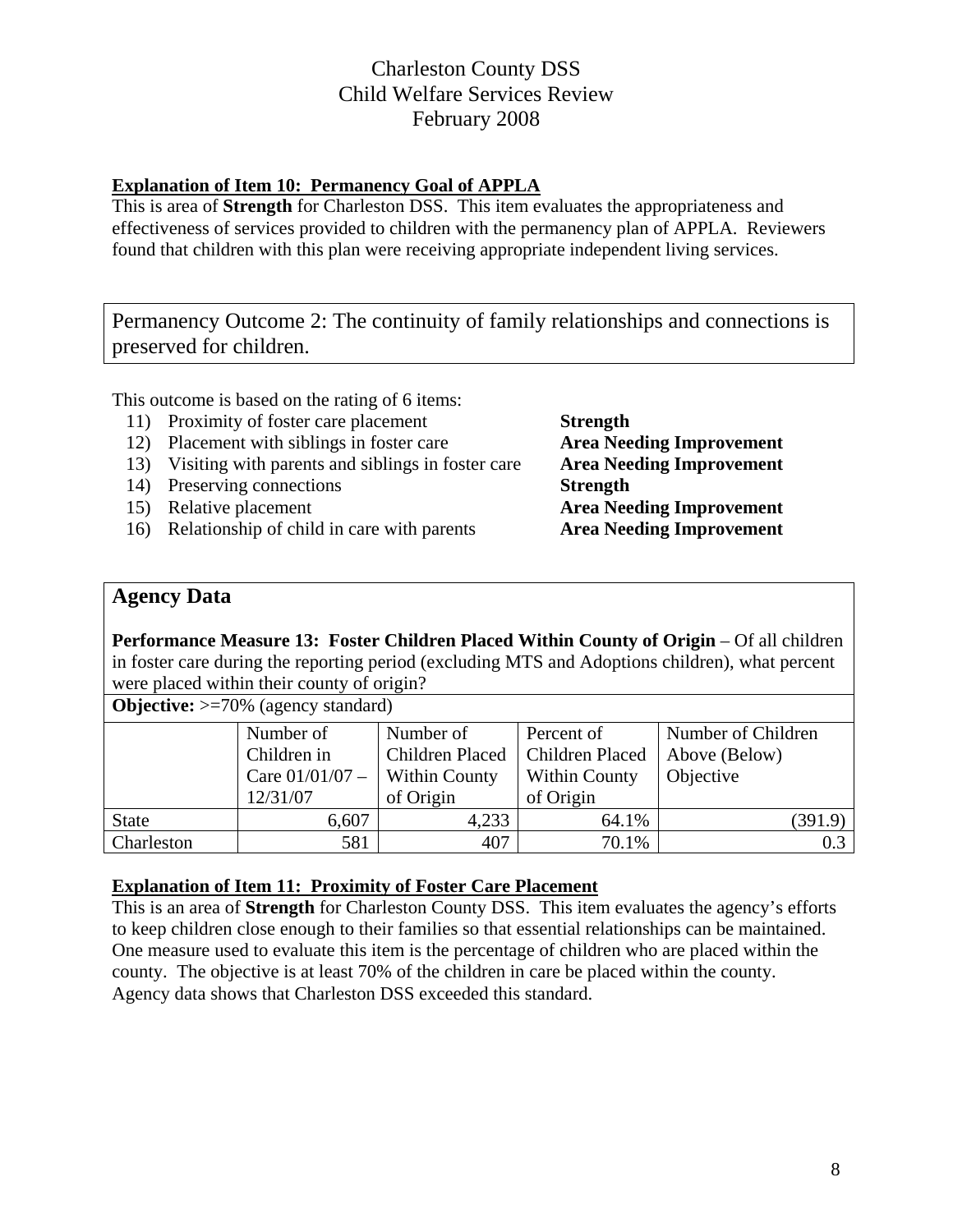| <b>Onsite Review Findings</b>                      |          |      |             |              |  |                |  |  |
|----------------------------------------------------|----------|------|-------------|--------------|--|----------------|--|--|
| <b>Permanency Item 12: Placement with Siblings</b> |          |      |             |              |  |                |  |  |
|                                                    |          |      |             | Area Needing |  |                |  |  |
|                                                    | Strength |      | Improvement |              |  | Not Applicable |  |  |
|                                                    |          | $\%$ |             | $\%$         |  | $\%$           |  |  |
| <b>Foster Care</b>                                 |          | 83   |             |              |  |                |  |  |

#### **Explanation of Item 12: Placement with Siblings in Foster Care**

This is an **Area Needing Improvement** for Charleston DSS. This item evaluates the agency's efforts to keep siblings together when it is appropriate to do so. Although most siblings were kept together, the percentage (83%) was not high enough to meet agency standards.

| <b>Onsite Review Findings</b>                                                |              |          |             |      |  |                |  |  |
|------------------------------------------------------------------------------|--------------|----------|-------------|------|--|----------------|--|--|
| <b>Permanency Item 13:</b> Visiting with Parents and Siblings in Foster Care |              |          |             |      |  |                |  |  |
|                                                                              | Area Needing |          |             |      |  |                |  |  |
|                                                                              |              | Strength | Improvement |      |  | Not Applicable |  |  |
|                                                                              |              | $\%$     |             | $\%$ |  | $\%$           |  |  |
| <b>Foster Care</b>                                                           |              |          |             |      |  |                |  |  |

#### **Explanation of Item 13: Visiting with Siblings in Foster Care and with Parents**

This is an **Area Needing Improvement** for Charleston DSS. This item evaluates the agency's efforts to ensure that visits occur between children in foster care and their parents and siblings. Reviewers found that 71% of visits between the children in foster care and their parents were occurring as required by policy. That level of performance did not meet the agency's 90% compliance standard.

| <b>Onsite Review Findings</b>                     |              |    |  |             |  |                |  |  |
|---------------------------------------------------|--------------|----|--|-------------|--|----------------|--|--|
| <b>Permanency Item 14:</b> Preserving connections |              |    |  |             |  |                |  |  |
|                                                   | Area Needing |    |  |             |  |                |  |  |
|                                                   | Strength     |    |  | Improvement |  | Not Applicable |  |  |
|                                                   |              | %  |  | $\%$        |  | %              |  |  |
| <b>Foster Care</b>                                |              | 00 |  |             |  |                |  |  |

#### **Explanation of Item 14: Preserving Connections**

This is an area of **Strength** for Charleston DSS. Whereas Item 13 addressed parents and siblings, this item evaluates the agency's efforts to preserve children's connections to the people, places and things that are important to them. In 100% of the cases reviewed, onsite reviewers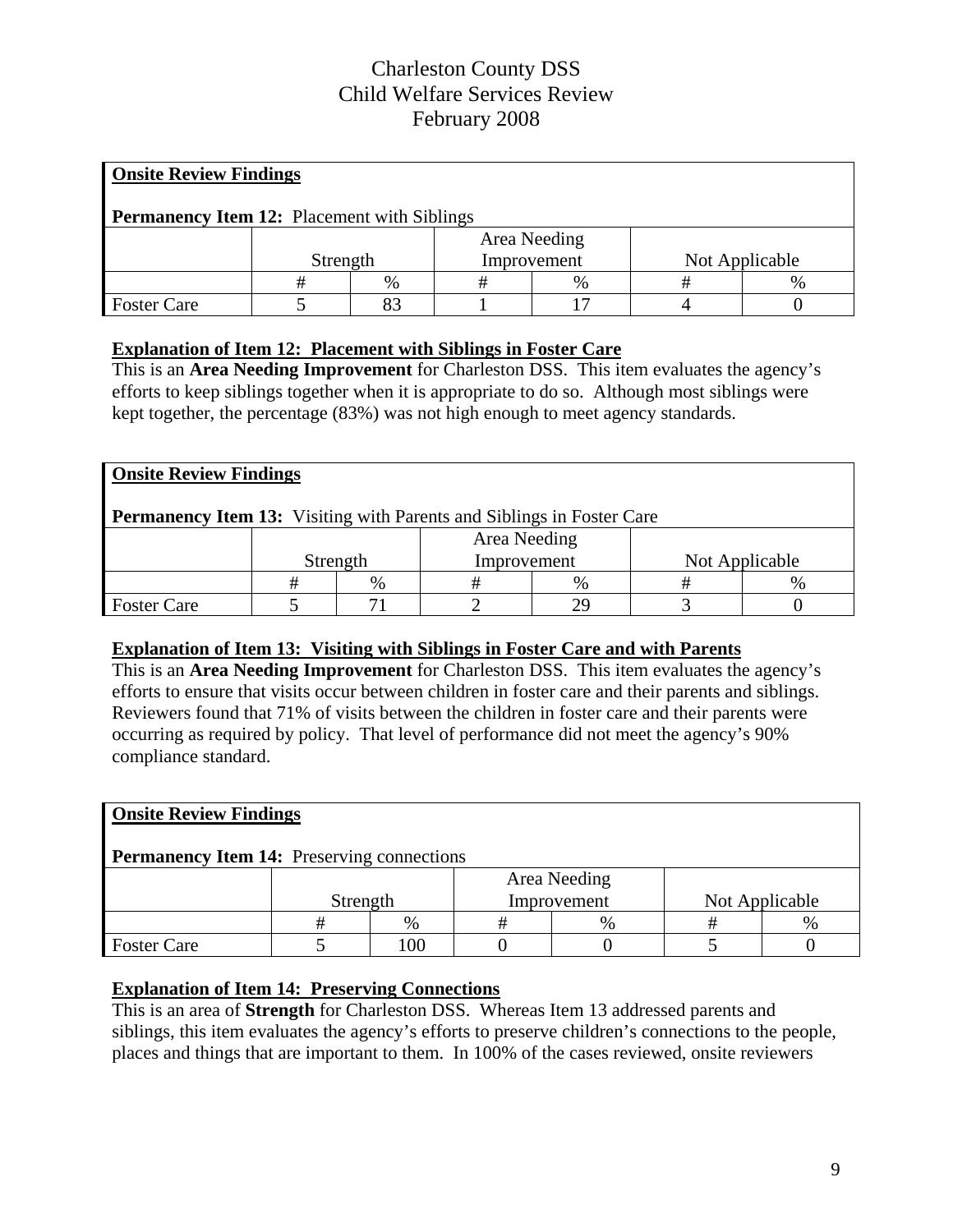rated this item strength. Charleston DSS did a very good job of preserving the relationships that were important to children in foster care. Reviewers saw many examples of relatives involved in the children's lives.

| <b>Onsite Review Findings</b>                 |              |               |  |               |  |                |  |  |
|-----------------------------------------------|--------------|---------------|--|---------------|--|----------------|--|--|
| <b>Permanency Item 15: Relative Placement</b> |              |               |  |               |  |                |  |  |
|                                               | Area Needing |               |  |               |  |                |  |  |
|                                               |              | Strength      |  | Improvement   |  | Not Applicable |  |  |
|                                               |              | $\frac{0}{0}$ |  | $\frac{0}{0}$ |  | $\%$           |  |  |
| <b>Foster Care</b>                            |              | 60            |  |               |  |                |  |  |

#### **Explanation of Item 15: Relative Placement**

This is an **Area Needing Improvement** for Charleston DSS. This item evaluates the agency's efforts to identify and assess relatives as potential placement resources for children in foster care. Sixty percent of the cases reviewed were rated strength for this item. Reviewers found instances of relatives who expressed interest in caring for children, but no evidence that those relatives were assessed. Reviewers also found that relatives of the custodial parent (usually the mother) were assessed, but relatives of the non-custodial parent (usually the father) were not assessed.

| <b>Onsite Review Findings</b>                                         |              |                         |  |      |  |                |  |  |
|-----------------------------------------------------------------------|--------------|-------------------------|--|------|--|----------------|--|--|
| <b>Permanency Item 16:</b> Relationship of Child in Care with Parents |              |                         |  |      |  |                |  |  |
|                                                                       | Area Needing |                         |  |      |  |                |  |  |
|                                                                       |              | Strength<br>Improvement |  |      |  | Not Applicable |  |  |
|                                                                       | #            | $\%$                    |  | $\%$ |  | %              |  |  |
| <b>Foster Care</b>                                                    |              |                         |  |      |  |                |  |  |

#### **Explanation of Item 16: Relationship of Child in Care with Parents**

This is an **Area Needing Improvement** for Charleston DSS. This item evaluates the agency's efforts to promote a supportive relationship between children in care and their parents, beyond the twice-minimum visitation requirement. Thirty-three percent of the cases needed improvement in this area. Reviewers did not consistently find increased parental involvement when the needs of children clearly called for it – for example, with preschool aged children, and with children who were to return home within six months.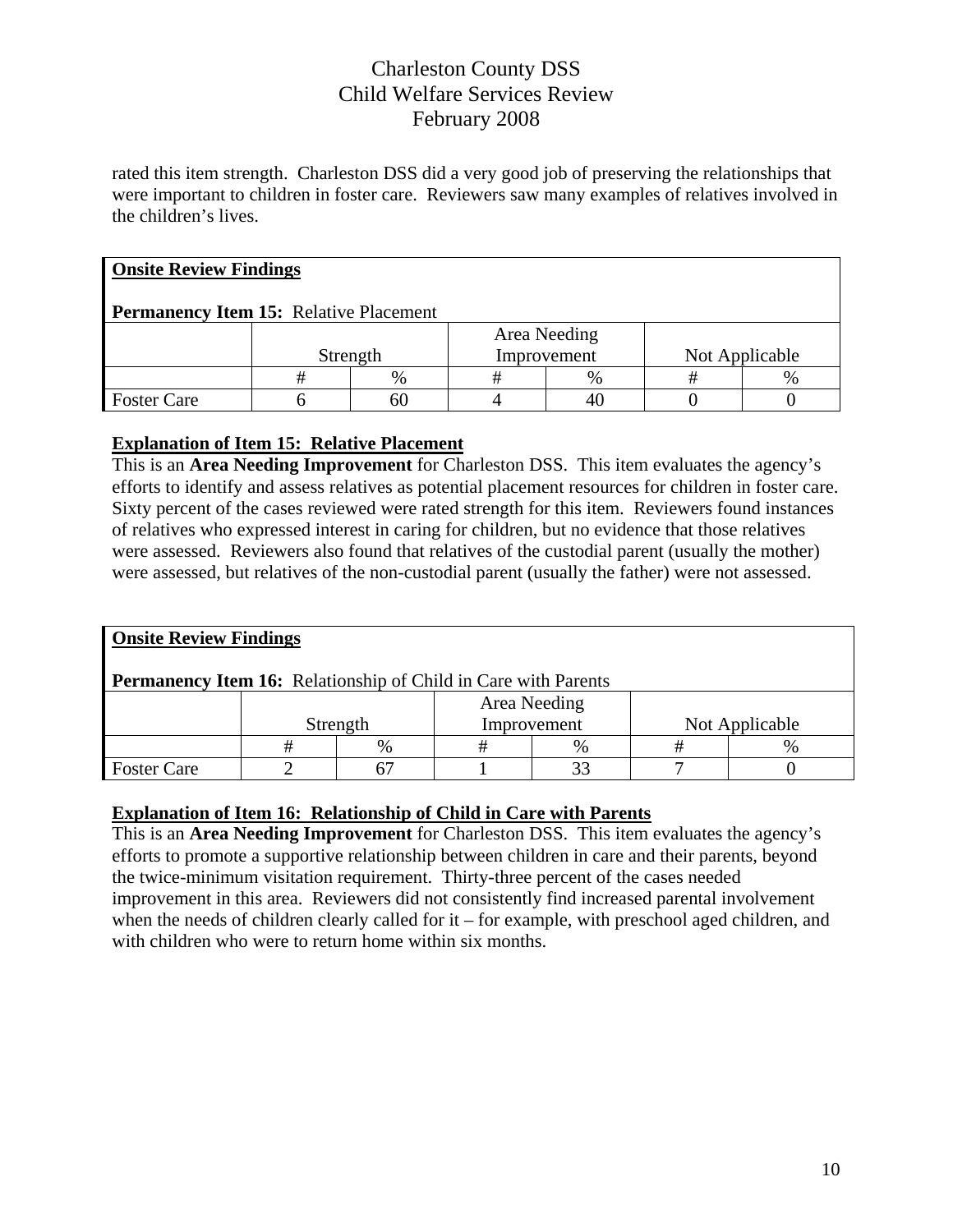Well Being Outcome 1: Families have enhanced capacity to provide for their children's needs.

This outcome is based on the rating of four items:

- 17) Needs and services of child, parents and caregivers **Area Needing Improvement**
- 18) Child and family involvement in case planning **Area Needing Improvement**
- 
- 20) Worker visits with parents **Area Needing Improvement**

19) Worker visits with child **Area Needing Improvement**

#### **Onsite Review Findings**

| <b>Well Being Item 17:</b> Needs and Services of Child, Parents, Foster Parents |              |      |  |             |                |  |  |  |  |
|---------------------------------------------------------------------------------|--------------|------|--|-------------|----------------|--|--|--|--|
|                                                                                 | Area Needing |      |  |             |                |  |  |  |  |
|                                                                                 | Strength     |      |  | Improvement | Not Applicable |  |  |  |  |
|                                                                                 | #            | $\%$ |  | $\%$        |                |  |  |  |  |
| <b>Foster Care</b>                                                              |              |      |  |             |                |  |  |  |  |
| Treatment                                                                       |              |      |  |             |                |  |  |  |  |
| <b>Total Cases</b>                                                              | 14           |      |  |             |                |  |  |  |  |

#### **Explanation of Item 17: Needs and Services of Child, Parents and Caregivers**

This is an **Area Needing Improvement** for Charleston DSS. This item asks two questions: 1) Were the needs of the child, parents, and caregivers assessed, and 2) Did the agency take steps to meet the identified needs? In 70% of treatment and foster care cases, this item was rated strength. The most common deficiencies were; a) failure to address the needs of alternative caregivers, and b) failure to assess non-custodial parents and paramours who were significant persons in the child's life.

| <b>Onsite Review Findings</b>                                            |          |      |   |              |                |      |  |  |  |
|--------------------------------------------------------------------------|----------|------|---|--------------|----------------|------|--|--|--|
| <b>Well Being Item 18:</b> Child and Family Involvement in Case Planning |          |      |   |              |                |      |  |  |  |
|                                                                          |          |      |   | Area Needing |                |      |  |  |  |
|                                                                          | Strength |      |   | Improvement  | Not Applicable |      |  |  |  |
|                                                                          | #        | $\%$ | # | $\%$         | #              | $\%$ |  |  |  |
| <b>Foster Care</b>                                                       |          | 50   |   | 50           |                |      |  |  |  |
| Treatment                                                                |          | 80   |   | 20           |                |      |  |  |  |
| <b>Total Cases</b>                                                       |          | 67   |   | 33           |                |      |  |  |  |

#### **Explanation of Item 18: Child and Family Involvement in Case Planning**

This is an **Area Needing Improvement** for Charleston DSS. This item evaluates the agency's efforts to involve parents and children in the case planning process. This was an area of strength for half of the foster care cases and 80% of the treatment cases. Reviewers found that diligent searches for absent fathers and mothers were completed in most in-home treatment cases, but in very few foster care cases.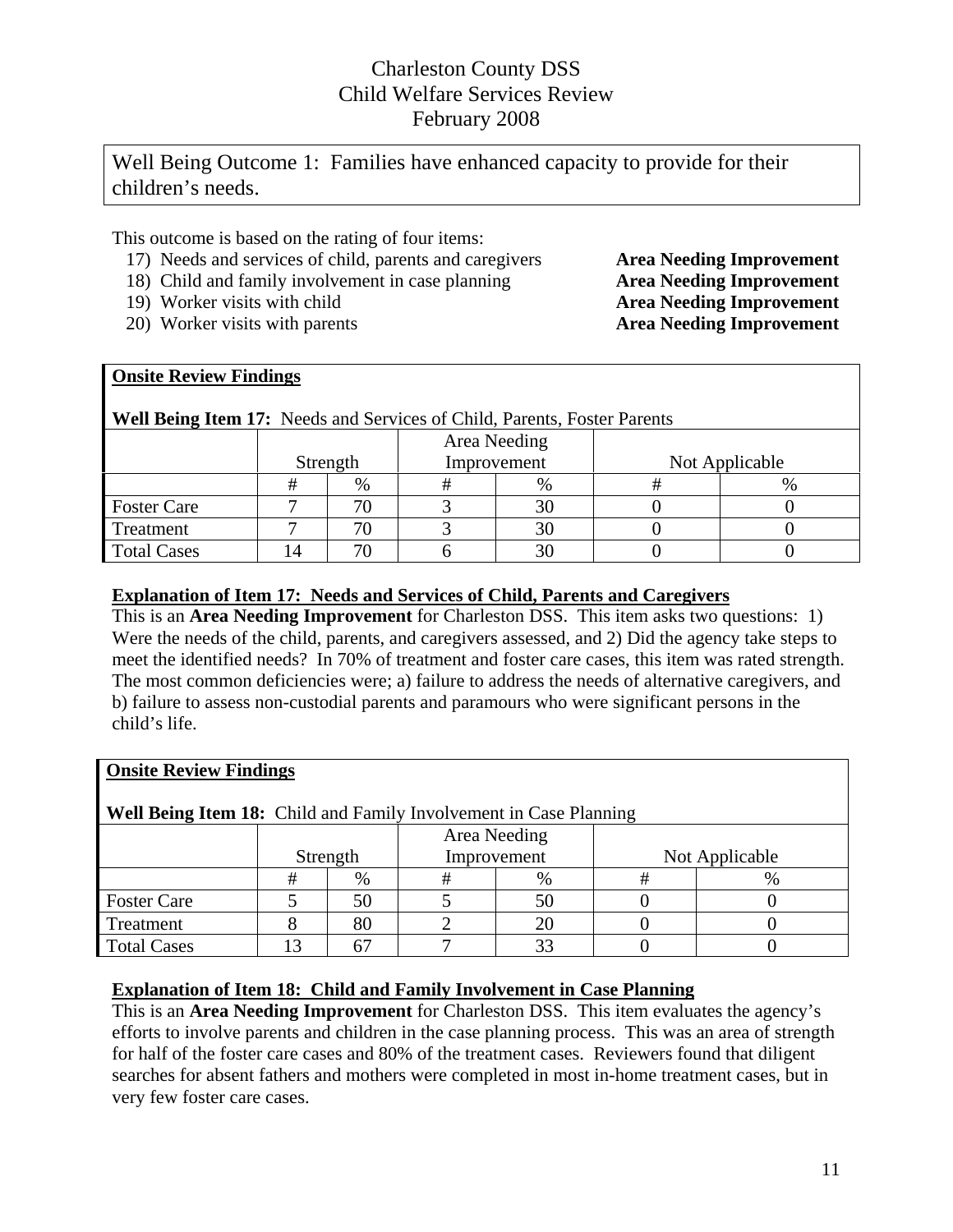| <b>Agency Data</b>                                               |                       |                  |                         |                |  |  |  |  |  |
|------------------------------------------------------------------|-----------------------|------------------|-------------------------|----------------|--|--|--|--|--|
| <b>Performance Measure 14: Face-to-Face Visits With Children</b> |                       |                  |                         |                |  |  |  |  |  |
| <b>Objective:</b> $> = 100\%$ (agency policy)                    |                       |                  |                         |                |  |  |  |  |  |
|                                                                  | Number of Children    | Number of        | Percent of              | Number of      |  |  |  |  |  |
|                                                                  | <b>Under Agency</b>   | Children Visited | <b>Children Visited</b> | Children Above |  |  |  |  |  |
|                                                                  | Supervision at Least  | Every Month      | <b>Every Month</b>      | or (Below)     |  |  |  |  |  |
|                                                                  | One Complete          |                  |                         | Standard       |  |  |  |  |  |
|                                                                  | <b>Calendar Month</b> |                  |                         |                |  |  |  |  |  |
| <b>Foster Care</b>                                               | 420                   | 362              | 86.19%                  | (58)           |  |  |  |  |  |
| Treatment                                                        | 2,185                 | 981              | 44.90%                  | (1,204)        |  |  |  |  |  |

#### **Explanation of Item 19: Worker Visits with Children**

This is an **Area Needing Improvement** for Charleston DSS.This item measures the frequency of caseworker visits with children under agency supervision, and evaluates the quality of those visits. State law and agency policy requires that children under agency supervision be seen each month. In foster care, agency data shows that 86.19% of children managed by the county office, 86.69% of children managed by MTS, and 68.45% of children managed by the Charleston Adoptions office were seen each month during the period under review. In CPS treatment, agency data shows that 44.90% of the children were seen each month.

| <b>Onsite Review Findings</b>                           |          |    |              |    |                |      |  |  |
|---------------------------------------------------------|----------|----|--------------|----|----------------|------|--|--|
| <b>Well Being Item 20:</b> Worker Visits with Parent(s) |          |    |              |    |                |      |  |  |
|                                                         |          |    | Area Needing |    |                |      |  |  |
|                                                         | Strength |    | Improvement  |    | Not Applicable |      |  |  |
|                                                         | #        | %  | #            | %  | ᇁ              | $\%$ |  |  |
| <b>Foster Care</b>                                      |          | 40 |              | 60 |                |      |  |  |
| Treatment                                               | −        | 70 |              | 30 |                |      |  |  |
| <b>Total Cases</b>                                      |          | 60 |              | 40 |                |      |  |  |

#### **Explanation of Item 20: Worker Visits with Parents**

This is an **Area Needing Improvement** for Charleston DSS. This item measures the frequency of caseworker visits with parents, and evaluates the quality of those visits. This was a strong area for 40% of the foster care and 70% of the in-home treatment cases. Worker visits with fathers were more likely to be missed than visits with the children's mothers.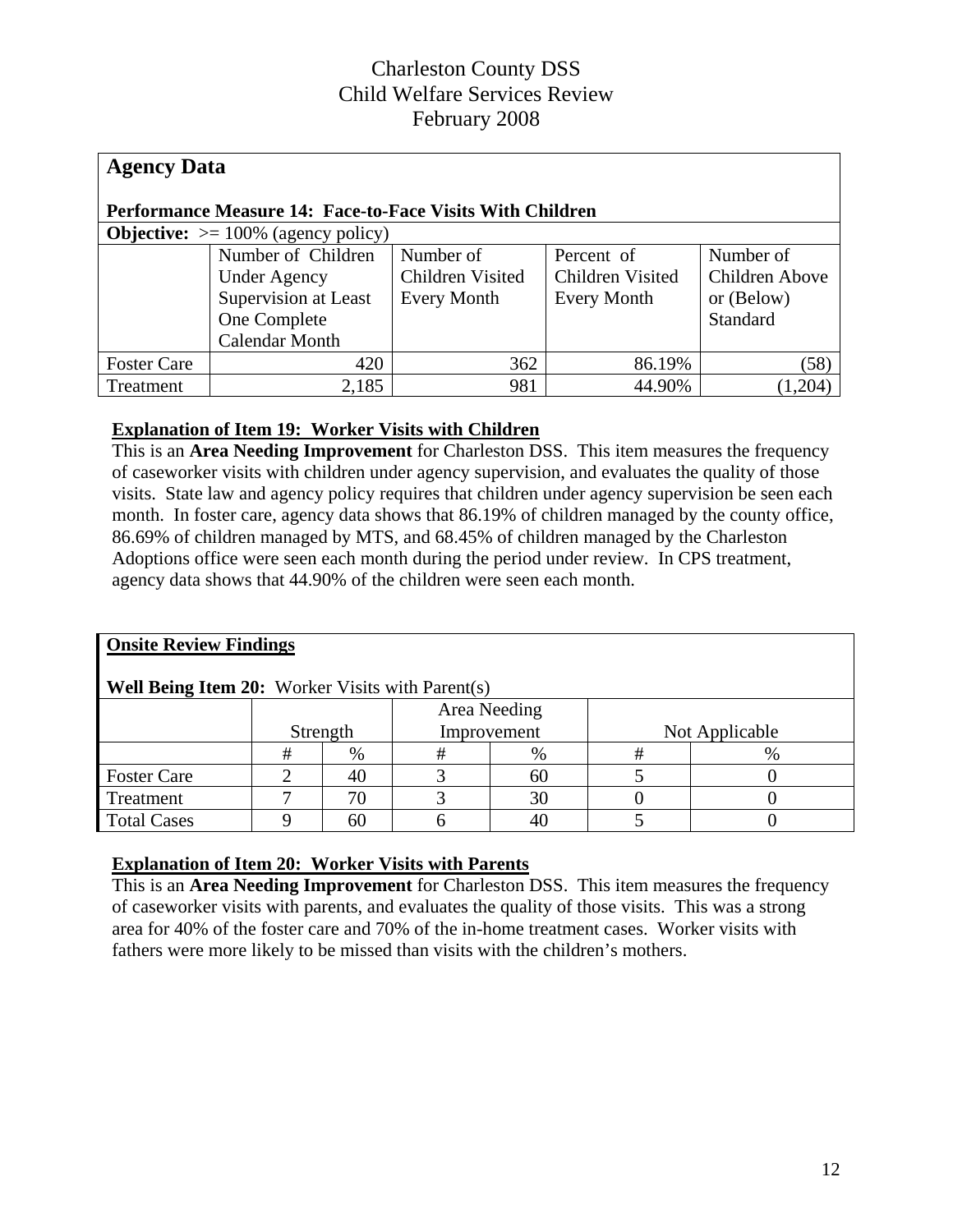Well Being Outcome 2: Children receive appropriate services to meet their educational needs.

#### 21) Educational need of the child A**rea Needing Improvement**

| <b>Onsite Review Findings</b>                  |              |      |   |             |                |   |  |  |  |
|------------------------------------------------|--------------|------|---|-------------|----------------|---|--|--|--|
| Well Being Item 21: Educational Needs of Child |              |      |   |             |                |   |  |  |  |
|                                                | Area Needing |      |   |             |                |   |  |  |  |
|                                                | Strength     |      |   | Improvement | Not Applicable |   |  |  |  |
|                                                | #            | $\%$ | # | $\%$        | #              | % |  |  |  |
| <b>Foster Care</b>                             |              | 85   |   | 15          |                |   |  |  |  |
| Treatment                                      |              | 83   |   |             |                |   |  |  |  |
| <b>Total Cases</b>                             |              |      |   |             |                |   |  |  |  |

#### **Explanation of Item 21: Educational Needs of the Child**

This is an **Area Needing Improvement** for Charleston DSS. This item evaluates the agency's ability to assess and address the educational needs of children under agency supervision. This was an area of strength for 85% of the cases reviewed which did not meet the agency objective of 90%. In general, caseworkers managing both foster care and in-home treatment cases adequately assessed and attended to the educational needs of the children under agency supervision. In the deficient cases, the worker often relied on the word of the child or caregiver to assess school performance, but failed to make direct contact with the school to verify that information.

Well-Being Outcome 3: Children receive adequate services to meet their physical and mental health needs.

22) Physical health of the child **Area Needing Improvement**

# 23) Mental health of the child **Area Needing Improvement**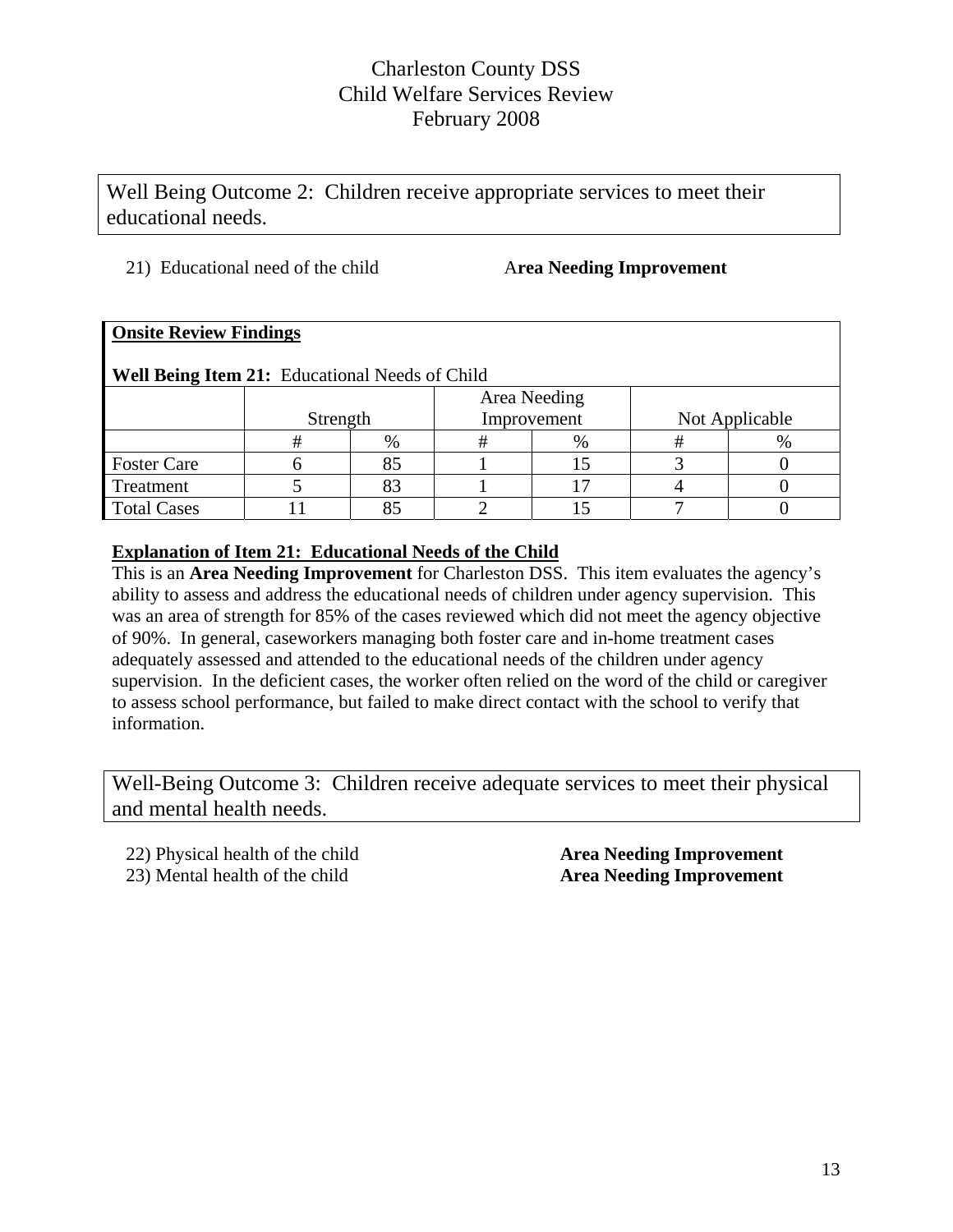| <b>Onsite Review Findings</b>                           |          |    |             |              |                |      |  |
|---------------------------------------------------------|----------|----|-------------|--------------|----------------|------|--|
| <b>Well Being Item 22:</b> Physical Health of the Child |          |    |             |              |                |      |  |
|                                                         |          |    |             | Area Needing |                |      |  |
|                                                         | Strength |    | Improvement |              | Not Applicable |      |  |
|                                                         | #        | %  | #           | $\%$         |                | $\%$ |  |
| <b>Foster Care</b>                                      |          | 80 |             | 20           |                |      |  |
| Treatment                                               |          | 80 |             | 20           |                |      |  |
| <b>Total Cases</b>                                      | რ        | 80 |             | 20           |                |      |  |

#### **Explanation of Item 22: Physical Health of the Child**

This is an **Area Needing Improvement** for Charleston DSS.This item evaluates the agency's ability to assess and attend to the medical needs of children under agency supervision. This was an area of strength for 80% of both foster care and in-home treatment cases. In the deficient treatment cases the medical needs of the children were not assessed. In the deficient foster care cases the children did not receive their annual or biannual physical examinations as required by policy.

| <b>Onsite Review Findings</b>                  |          |      |              |      |                |      |  |
|------------------------------------------------|----------|------|--------------|------|----------------|------|--|
| Well Being Item 23: Mental Health of the Child |          |      |              |      |                |      |  |
|                                                |          |      | Area Needing |      |                |      |  |
|                                                | Strength |      | Improvement  |      | Not Applicable |      |  |
|                                                | #        | $\%$ | #            | $\%$ | #              | $\%$ |  |
| <b>Foster Care</b>                             |          | 75   |              | 25   |                |      |  |
| Treatment                                      |          | 57   |              | 43   |                |      |  |
| <b>Total Cases</b>                             | ۱0       |      |              | 33   |                |      |  |

#### **Explanation of Item 23: Mental Health of the Child**

This is an **Area Needing Improvement** for Charleston DSS. This item evaluates the agency's ability to assess and meet the mental health needs of children under agency supervision. This was an area of strength for 67% of the cases reviewed. The most common deficiency was a failure to assess the mental health needs of the children. When those assessments did not occur the children did not consistently receive the services needed to address their emotional or behavioral needs.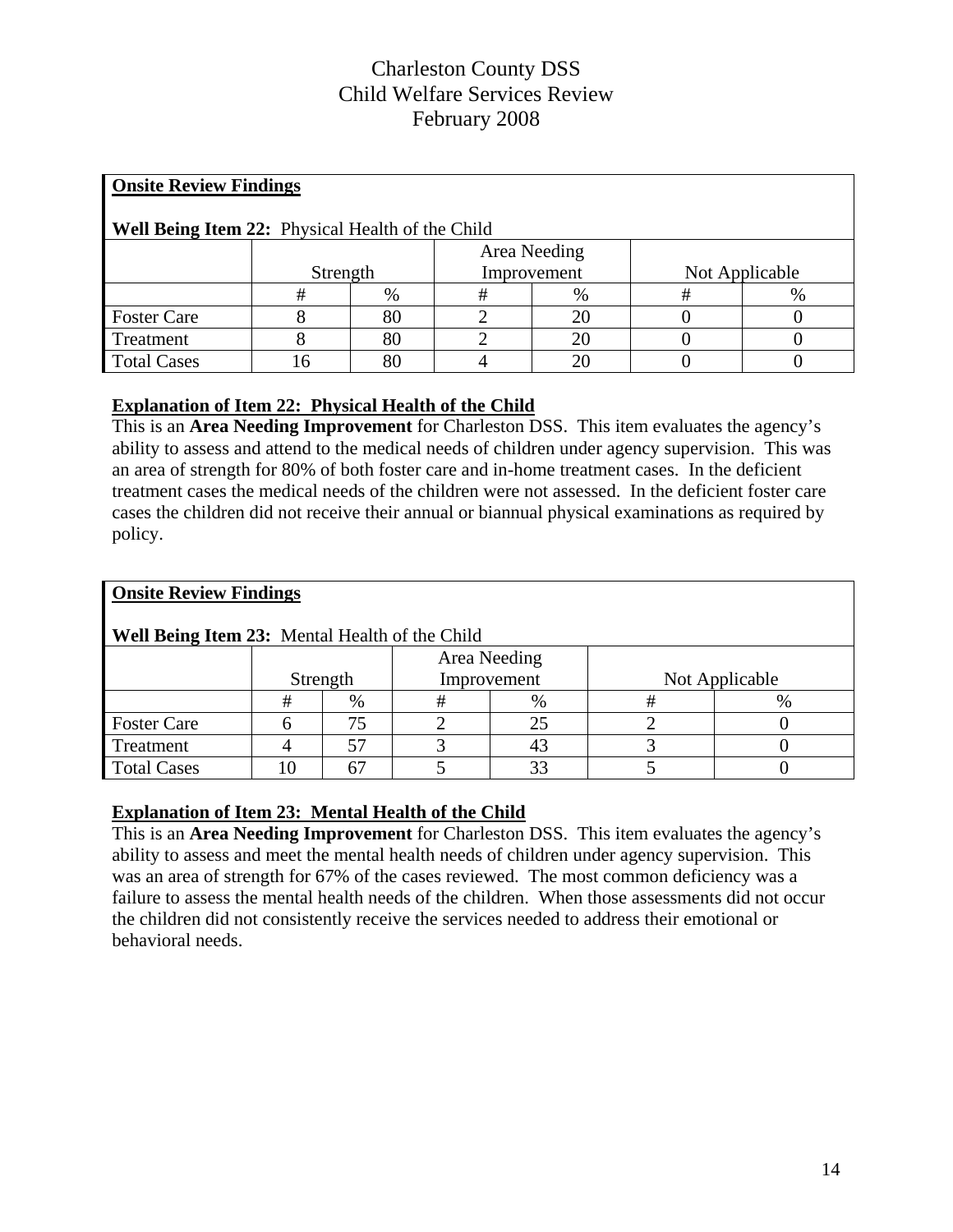| Unfounded Investigations        |     |                |  |  |  |
|---------------------------------|-----|----------------|--|--|--|
|                                 | Yes | N <sub>0</sub> |  |  |  |
| Investigation initiated timely? |     |                |  |  |  |
| Was assessment adequate?        |     |                |  |  |  |
| Was decision appropriate?       |     |                |  |  |  |

#### **Explanation of Item 24: Unfounded Investigations**

This is an area of **Strength** Charleston DSS. This item evaluates the agency's investigative process and determines if decisions were supported by the facts of the cases. All of the assessments were thorough. All of the decisions were appropriate and supported by the evidence gathered.

| <b>Screened Out Intakes</b>            |            |                |                         |  |  |  |
|----------------------------------------|------------|----------------|-------------------------|--|--|--|
|                                        | Yes        | N <sub>0</sub> | <b>Cannot Determine</b> |  |  |  |
| Was Intake Appropriately Screened Out? | 9          |                | $\theta$                |  |  |  |
|                                        | <b>Yes</b> | N <sub>0</sub> | <b>Not Applicable</b>   |  |  |  |
| Were Necessary Collaterals Contacted?  | 5          |                | 3                       |  |  |  |
| Were Appropriate Referrals Made?       | $\theta$   |                | 8                       |  |  |  |

#### **Explanation of Item 25: Screened Out Intakes**

This is an area of **Strength** for Charleston DSS. This item evaluates the process by which the agency screens out reports of incidents that the agency does not have the legal authority to investigate. One of the 10 intakes screened out described a situation that posed serious risks of harm to the child in the home. That intake required either an agency investigation or referral to law enforcement or mental health.

# Foster Home Licenses

#### **Explanation of Item 26: Foster Home Licenses**

This is an area of **Strength** for Charleston DSS. This item evaluates the process by which the agency ensures that all foster homes comply with licensing requirements. A review of licensing records showed many areas of strength, and a few areas needing attention. Documentation in the hard files and in CAPSS was consistent. There were no unlicensed open foster homes.